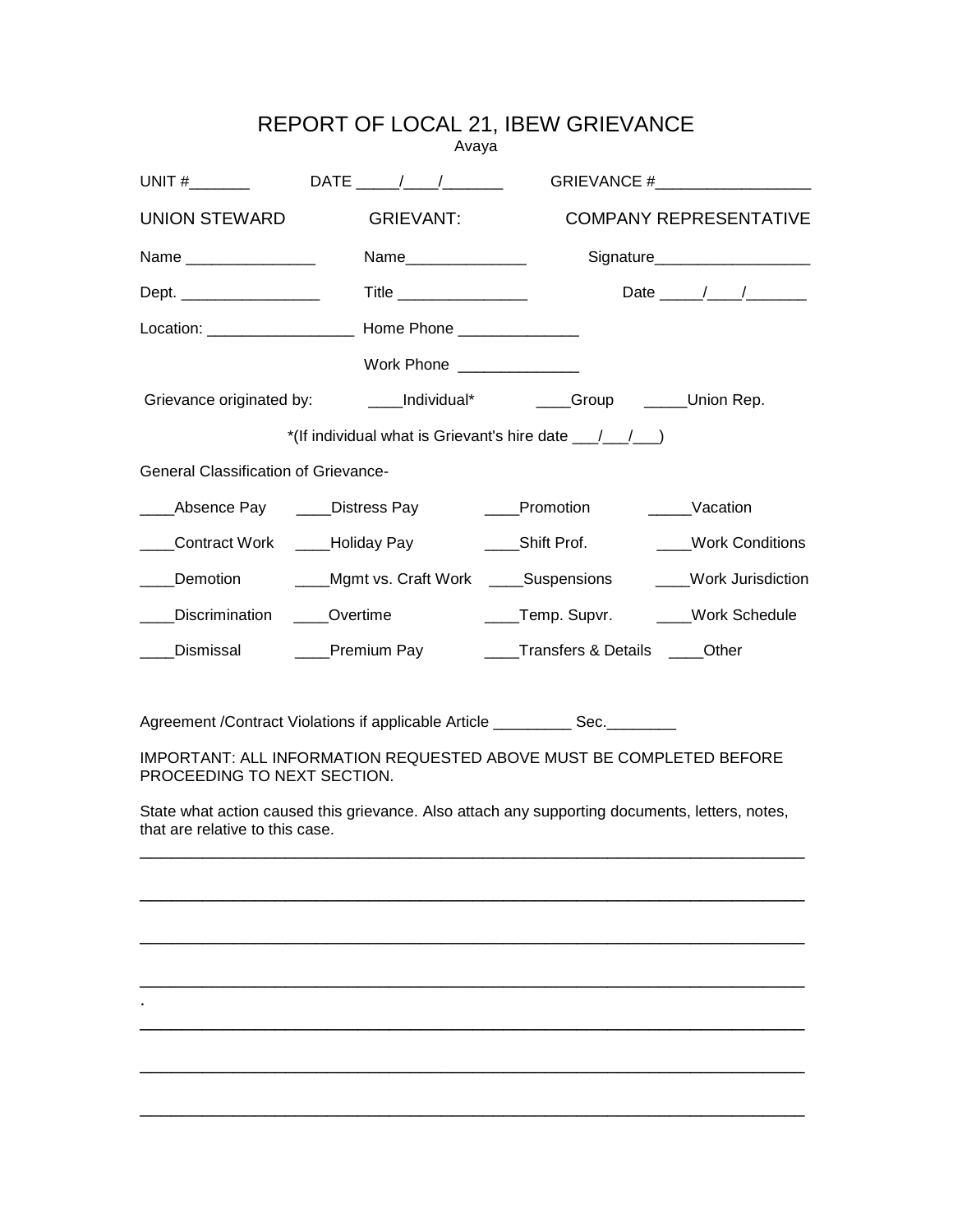## LOCAL 21 IBEW, GRIEVANCE REPORT Page 2

GRIEVANCE #\_\_\_\_\_\_\_\_\_\_\_\_\_

What action did the Company take.(Include copies of any supporting documents)

| Date                                     | <b>Brief Summary</b>                                                                                                 |
|------------------------------------------|----------------------------------------------------------------------------------------------------------------------|
|                                          | <u> 1989 - Johann Barbara, martin basalar basal da</u>                                                               |
|                                          |                                                                                                                      |
| $\left  \right $                         | <u> 1989 - Johann Stein, mars an deutscher Stein und der Stein und der Stein und der Stein und der Stein und der</u> |
| <b>State Union's Position</b>            |                                                                                                                      |
|                                          |                                                                                                                      |
|                                          |                                                                                                                      |
|                                          |                                                                                                                      |
|                                          |                                                                                                                      |
|                                          |                                                                                                                      |
|                                          |                                                                                                                      |
|                                          |                                                                                                                      |
| <b>Company's Position</b>                |                                                                                                                      |
|                                          |                                                                                                                      |
|                                          |                                                                                                                      |
| Union demand for settlement:             |                                                                                                                      |
|                                          |                                                                                                                      |
|                                          |                                                                                                                      |
|                                          |                                                                                                                      |
|                                          |                                                                                                                      |
|                                          |                                                                                                                      |
| include a copy of current seniority list | If demand includes back pay, indicate name(s) of member(s) and work location, If a group or list                     |
| Name                                     | <b>Work Location</b>                                                                                                 |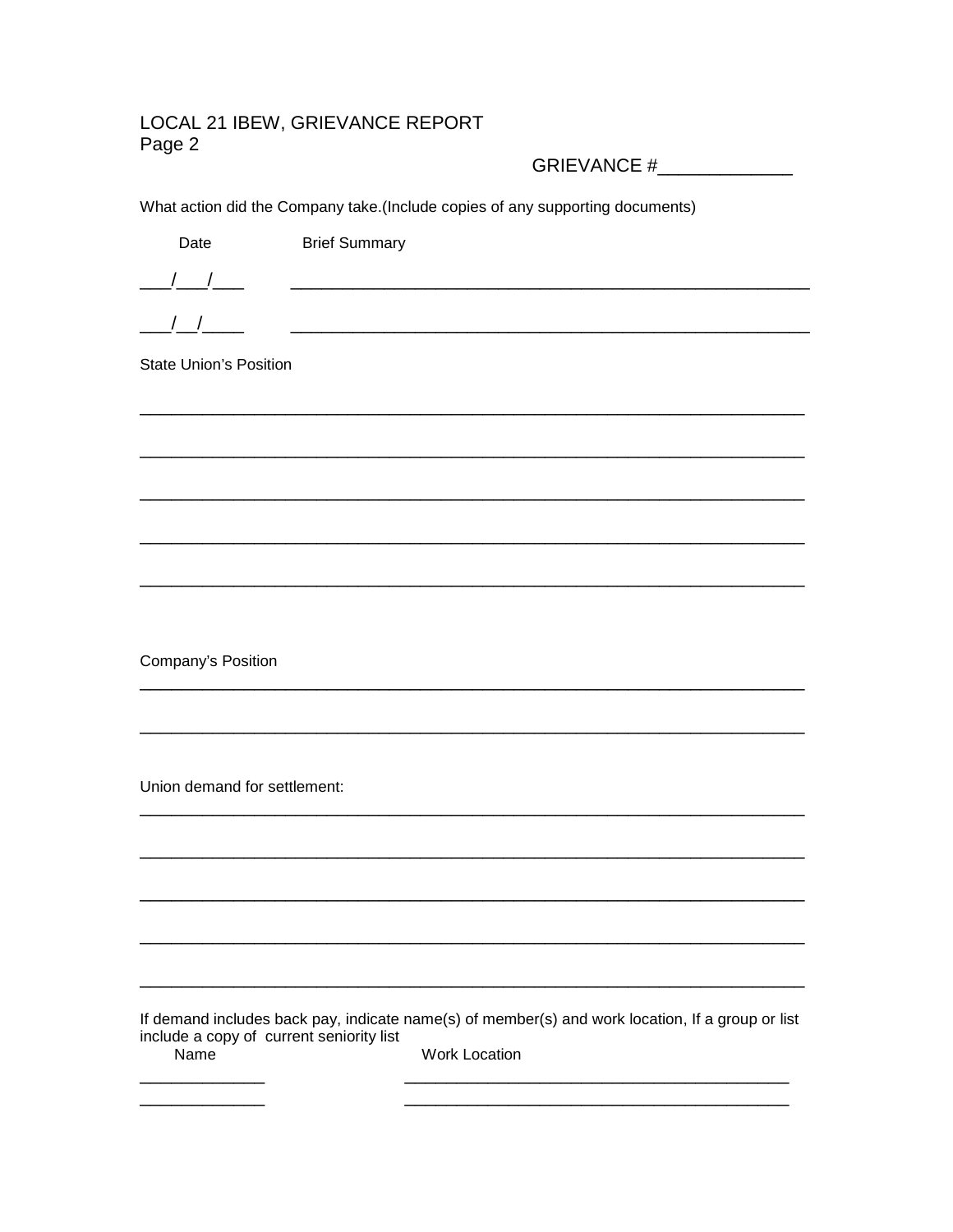## **IF GRIEVANCE INVOLVES DISCIPLINARY ACTION, COMPLETE PAGE 3. IF GRIEVANCE DOES NOT INVOLVE DISCIPLINARY ACTION, GO TO PAGE 4.**

DISCIPLINARY ACTION : COMPLETE APPROPRIATE SECTIONS

## **Type of disciplinary action taken:**

\_\_\_\_Suspension: length of suspension\_\_\_\_\_\_\_\_\_\_\_\_\_\_\_\_\_\_\_\_\_\_\_

| Demotion: | From title |  |  |
|-----------|------------|--|--|
|-----------|------------|--|--|

\_\_\_\_Wage Progression Deferment: Length of Deferment\_\_\_\_\_\_\_\_\_\_\_\_\_\_\_\_\_\_\_

(type)

Dismissal: Effective Date (last date on payroll)

Union notification:

\_\_\_\_ Other \_\_\_\_\_\_\_\_\_\_\_\_\_\_\_\_\_\_\_\_\_\_\_\_\_\_\_\_\_\_\_\_\_\_\_\_\_\_\_\_\_\_\_\_

\_\_\_\_Written \_\_\_\_Verbal

Date\_\_/\_\_\_/\_\_\_To\_\_\_\_\_\_\_\_\_\_\_\_\_\_\_\_\_\_\_\_ By\_\_\_\_\_\_\_\_\_\_\_\_\_\_\_\_\_

List progressive disciplinary action taken in sequential order.

| Date | Attachment* | <b>Brief Explanation</b> |
|------|-------------|--------------------------|
|      |             |                          |
|      |             |                          |
|      |             |                          |
|      |             |                          |
|      |             |                          |
|      |             |                          |
|      |             |                          |
|      |             |                          |
|      |             |                          |
|      |             |                          |

\*Letters, Memos, etc; also, indicate grievance number for any disciplinary action which may have been grieved.